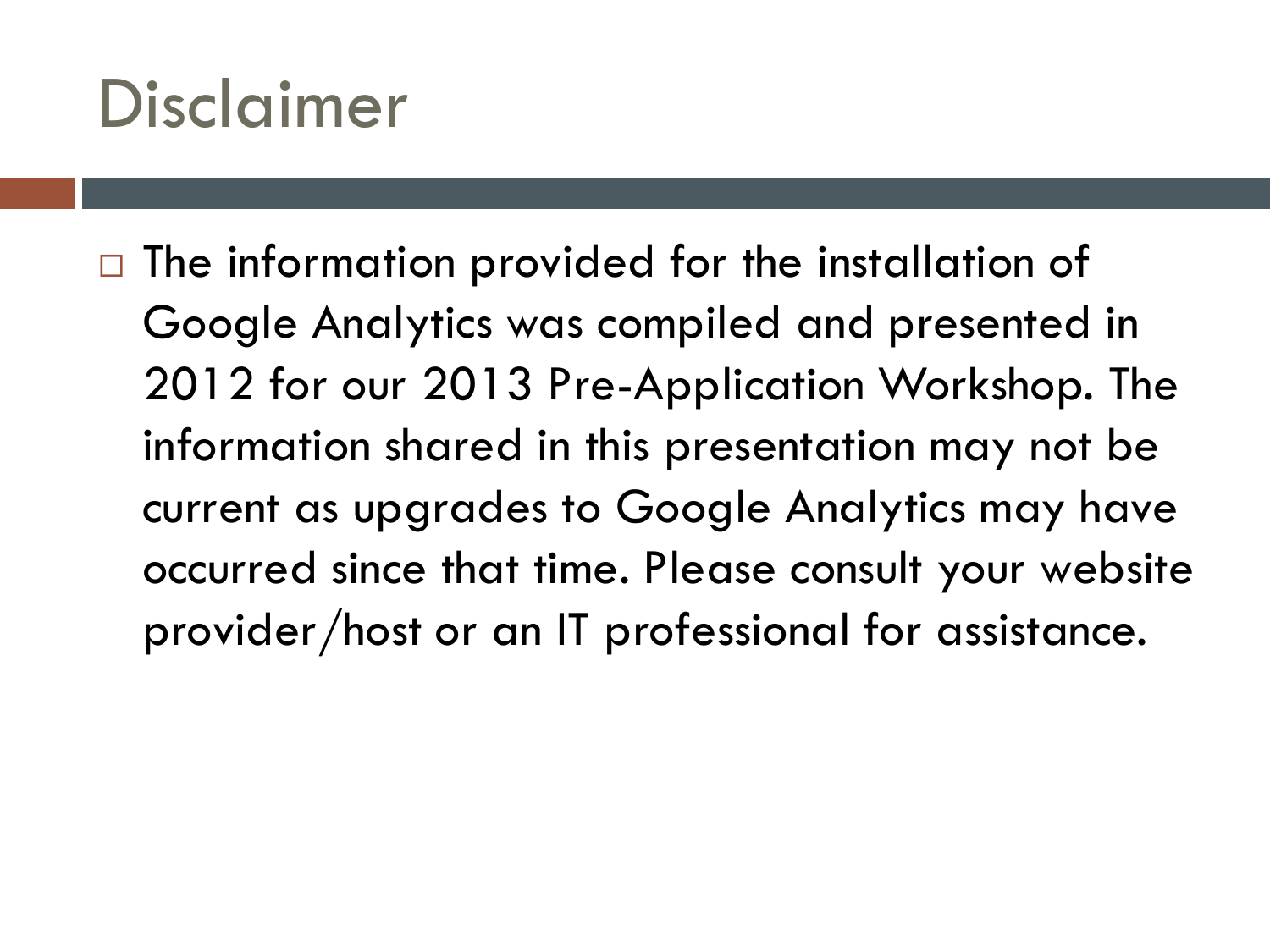# Installing Google Analytics

[Step 1 -](http://support.google.com/googleanalytics/bin/answer.py?hl=en&answer=74932) [Create a Google Analytics account](http://support.google.com/googleanalytics/bin/answer.py?hl=en&answer=74932)

[Step 2 -](http://support.google.com/googleanalytics/bin/answer.py?hl=en&answer=74932) [Configure your profile](http://support.google.com/googleanalytics/bin/answer.py?hl=en&answer=74932)

[Step 3 -](http://support.google.com/googleanalytics/bin/answer.py?hl=en&answer=74932) [Edit the tracking code for custom website](http://support.google.com/googleanalytics/bin/answer.py?hl=en&answer=74932)  [setups](http://support.google.com/googleanalytics/bin/answer.py?hl=en&answer=74932) – *OPTIONAL / ADVANCED*

[Step 4 -](http://support.google.com/googleanalytics/bin/answer.py?hl=en&answer=74932) [Add the tracking code to your pages](http://support.google.com/googleanalytics/bin/answer.py?hl=en&answer=74932)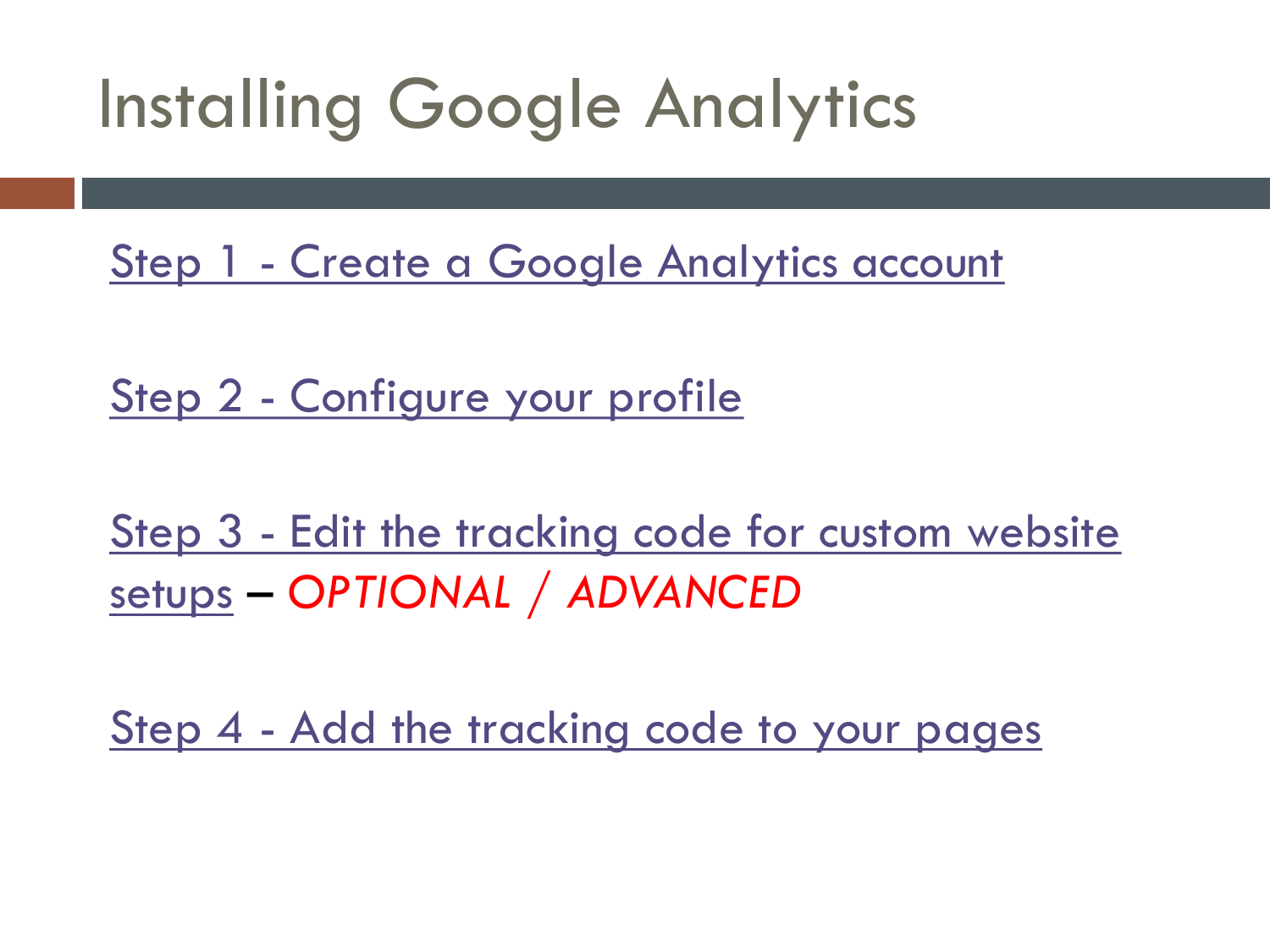# **To create an Analytics account:**

### Visit<http://www.google.com/analytics>.

- Enter your Google Account email and password and click **Sign In**. If you don't have a Google Account, click **Sign up now** to create one.
- Click **Sign Up**.
- □ Enter your Website's URL, making sure to select either http:// or https:// from the drop-down list. Enter a nickname for this account in the **Account Name** field, then click **Continue**.
- Enter your contact information and click **Continue**.
- Read the Google Analytics Terms of Service. If you agree to these terms, select the **Yes** checkbox and click **Create New Account** to continue.
- The **Tracking Instructions** page that appears contains the tracking code that you'll need to paste into each page of your site. We recommend completing some additional steps before pasting this code, however, to ensure that the data you collect is relevant. If you'd prefer to install the tracking code right away, please skip to [Step 4](http://support.google.com/googleanalytics/bin/answer.py?hl=en&answer=749320.1.1_step4) for instructions.
- Otherwise, click **Continue** on the **Tracking Instructions** page to access your new account.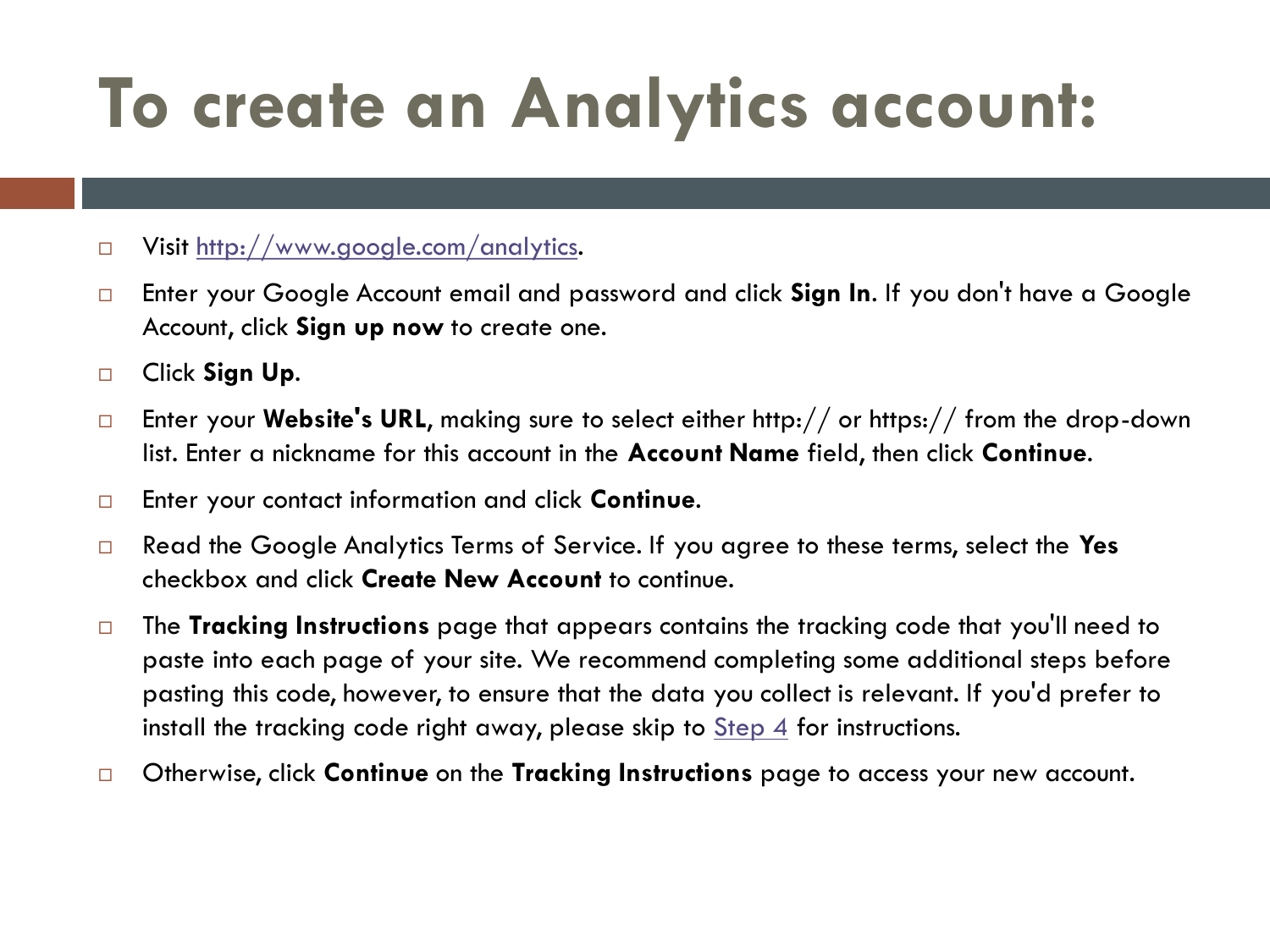# Step 2 - Configure your profile

It's important to configure your profile in order to get the most out of your reports. To access your profile settings:

In the Website Profiles table, find the profile to edit.

Click Edit. The Profile Settings page appears.

Click Edit on the Main Website Profile Information table.

#### Default page

Setting this to the default (or index) page of your site allows Google Analytics to reconcile log entries for www.example.com and www.example.com/index.html, for example. These are in fact the same page, but are reported as two distinct pages until the Default Page setting has been configured.

### Exclude URL Query Parameters

Does your site use dynamic session or user identifiers? You can tell Analytics to ignore these variables and not count them as unique pages. Enter any query parameters to exclude, separated with commas.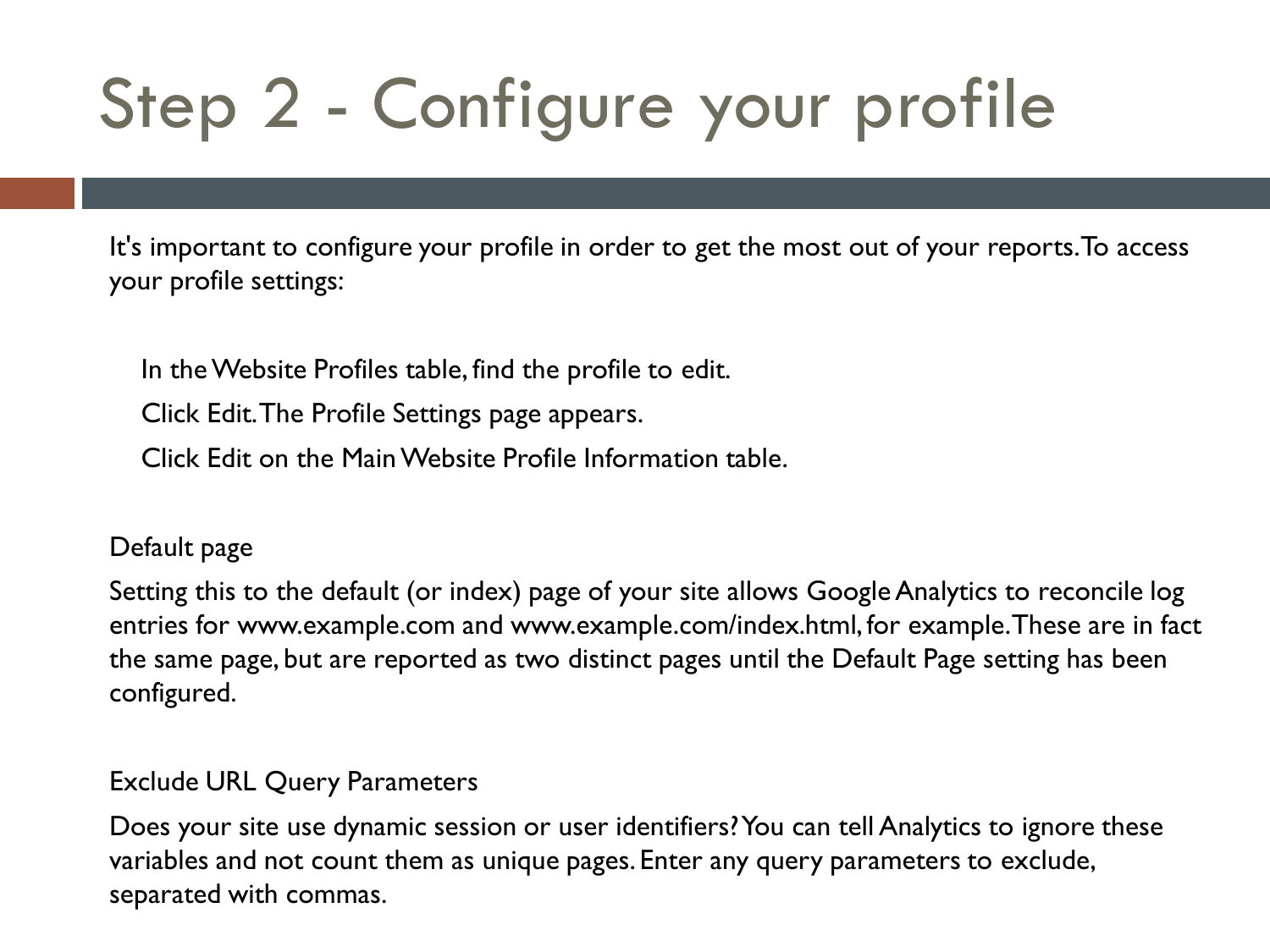### Step 4 - Add the tracking code to your pages

Google Analytics only tracks pages that contain the Google Analytics tracking code. You'll need to add this code to each page of your site, either manually or through the use of includes or other methods. If you employ a static website – the code will need to be added to each page. If you are running a website CMS such as Wordpress or Joomla, you should only need to add the code once.

To access your tracking code:

- Sign in to Google Analytics.
- From the Analytics Settings page, find the profile for which you would like to retrieve the tracking code. Please note that tracking code is profile-specific.
- From that profile's Settings column, click Edit.
- At the top right of the Main Website Profile Information box, click Check Status.

Your tracking code can be copied and pasted from the text box in the Instructions for adding tracking section.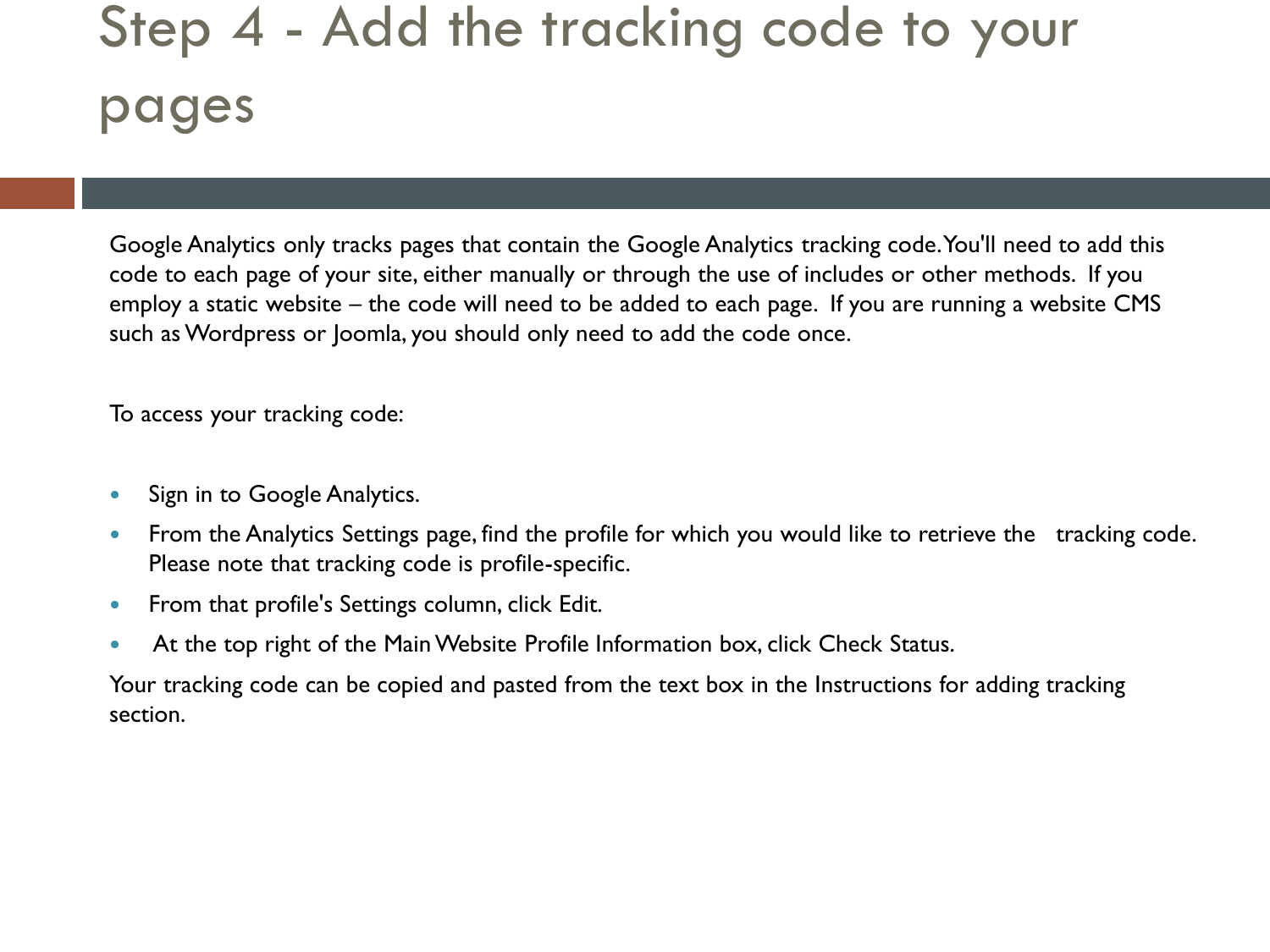## Locate the tracking code

Here's how to add the asynchronous snippet to your site:

- **Find the asynchronous snippet for your profile** The tracking code is profile-specific, so you can only access it from the **Profile Settings** screen for that profile.
- Go to **Analytics Settings** and click "Edit" next to the profile used for your site.
- In the **Profile Settings** page, click the "Check Status" link. You'll see something similar to the code snippet below, where XXXXX-YY indicates the profile ID for your Analytics account.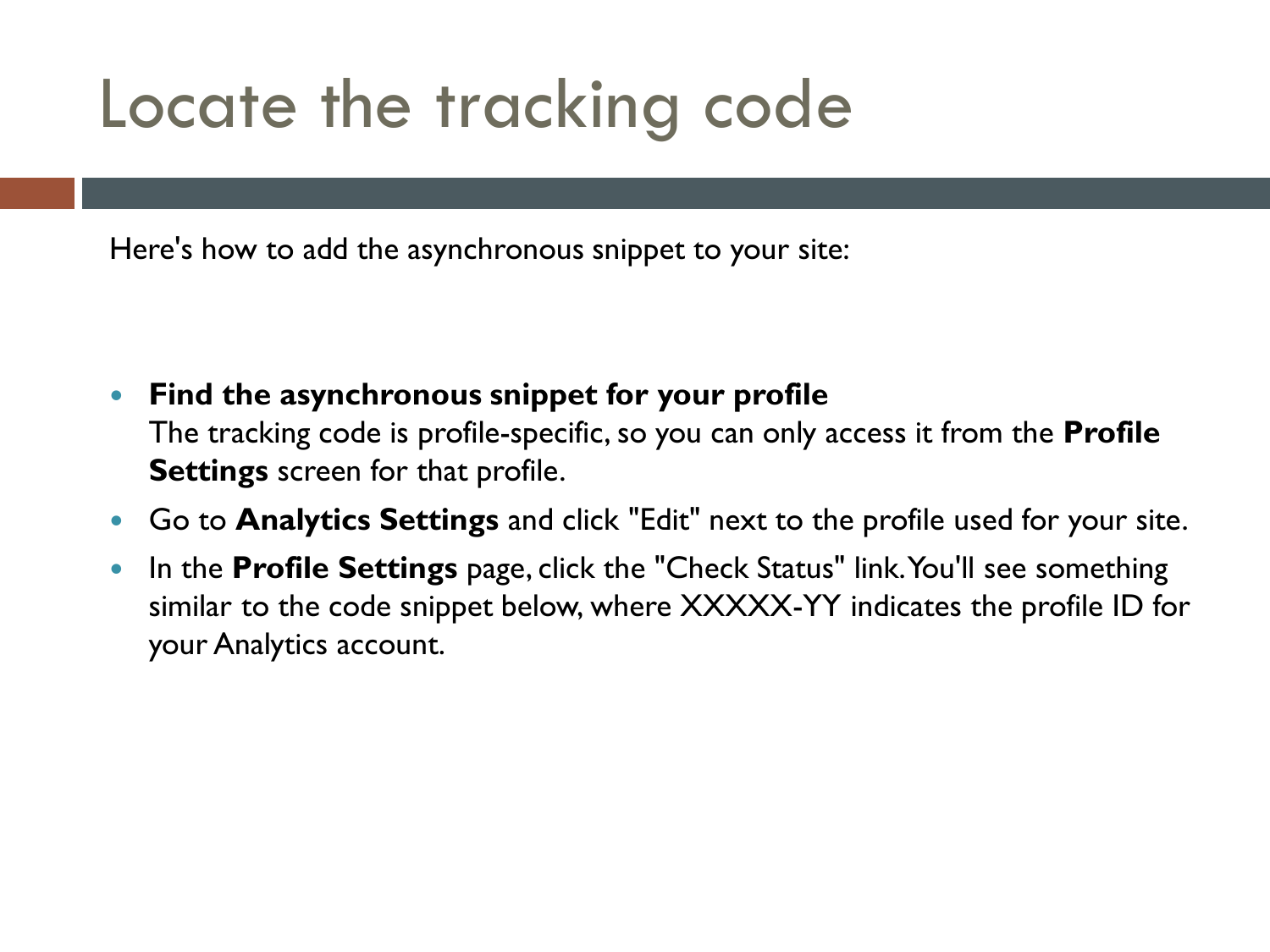## Code Sample:

```
<script type="text/javascript">
```

```
var_{\text{gaq}} = \text{gaq} || \text{[]};_gaq.push(['_setAccount', 'UA-XXXXX-X']);
gaq.push(['_trackPageview']);
```

```
(function() {
  var ga = document.createElement('script'); ga.type = 'text/javascript'; ga.async = true;
  ga.src = ('https:' == document.location.protocol ? 'https://ssl' : 'http://www') + '.google-
analytics.com/ga.js';
  var s = document.getElementsByTagName('script')[0]; s.parentNode.insertBefore(ga, s);
```
 $\}$ )();

</script>